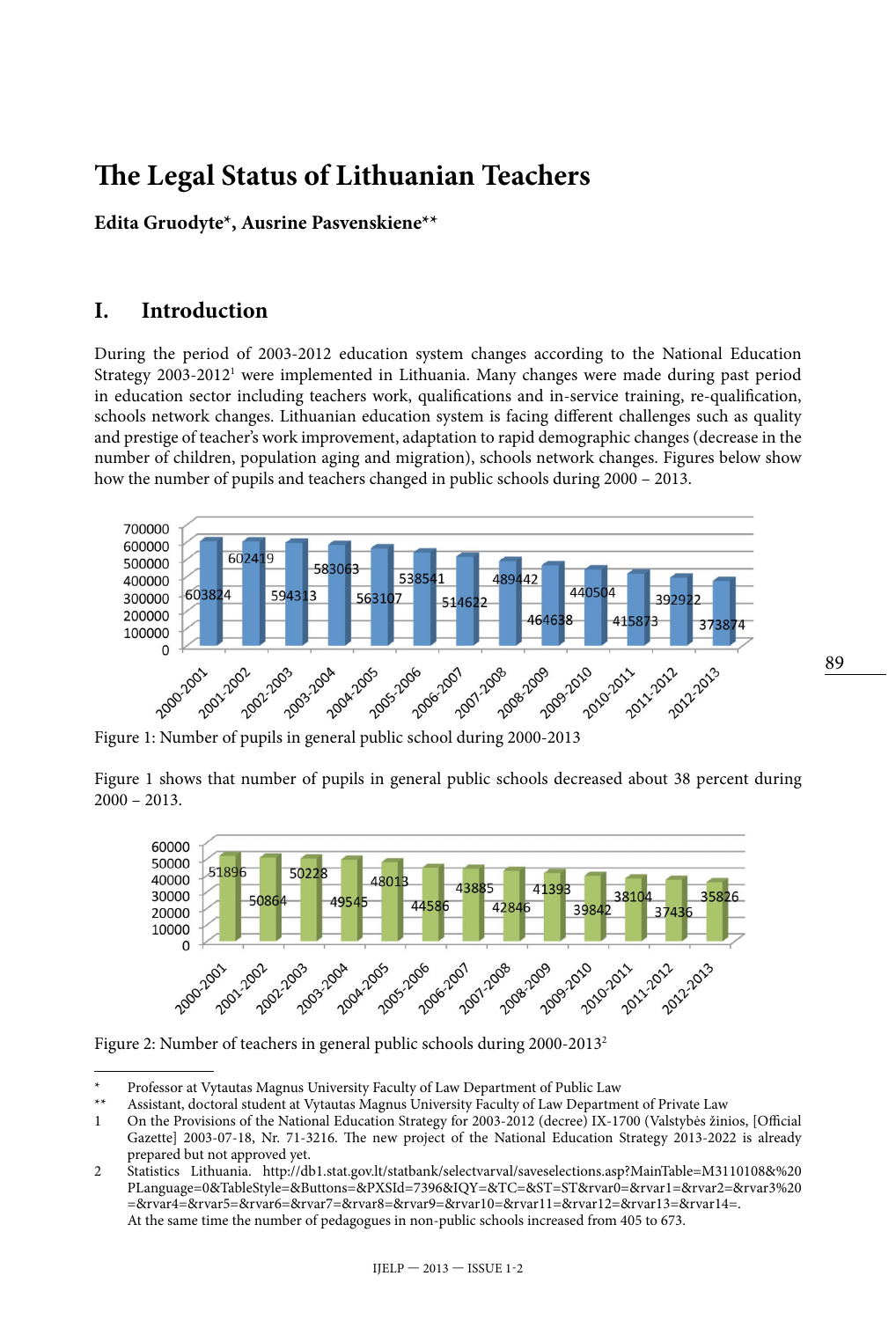Figure 2 shows that number of teachers in general public schools decreased about 31 percent during  $2000 - 2013$ .

Given the number of pupils, the number of teachers in Lithuania is relatively high, but a large part consists of the older teachers. An average of pupils per teacher in Lithuania in 2010 was 8 pupils (basic and secondary levels of education). Less than that in 2010 there were only in a few EU countries, while the EU average is 12,2 pupils per teacher.<sup>3</sup> Less average of pupils per teacher is usually in smaller cities. Figure 3 shows that average of pupils (primary basic and secondary education) per teacher decreased during 2010-2013.



Figure 3: Number of pupils per teacher in general public schools during 2000-20134

Such a situation was influenced more by a faster decrease rate of pupils than the number of teachers. A small number of learners per teacher has advantages and disadvantages. As an advantage can be considered a possibility to give more attention to each pupil and provide better individualized education. The main disadvantage is the irrational use of resources and excessive education cost for one person.

Because of decrease of a number of pupils, education system is undergoing its reform. Its main aim is to network the different types of educational establishments to develop an efficient education system based on the responsible management and rational use of recourses. The number of public general schools decreased about 47 percent during 2000 - 2013.<sup>5</sup>

The traditional educational and training ways are being reorganized into more flexible ones that would be consistent with modern learning objectives, the level of technology and also appropriate for life-long education. For these reasons different changes in individual areas of education system and also general systemic changes are implemented. One of the most important educational system factors affecting the educational objectives are considered features of teaching staff such as demographic characteristics (age, gender), training and professional development of teachers. Therefore changes in education system start from the initial stage, i.e. teacher training. Further the requirements for individuals who want to become a teacher and the main recent changes in this area will be discussed.

90

<sup>3</sup> National education strategy 2013-2022. Goals, problems, development trends. Education problem analysis. The Ministry of Education and Science of the Republic of Lithuania. October 2012 no. 17 (81).

<sup>4</sup> Statistics Lithuania. [http://db1.stat.gov.lt/statbank/selectvarval/saveselections.asp?MainTable=M3110108&%20](http://db1.stat.gov.lt/statbank/selectvarval/saveselections.asp?MainTable=M3110108&%20PLanguage=0&TableStyle=&Buttons=&PXSId=7396&IQY=&TC=&ST=ST&rvar0=&rvar1=&rvar2=&rvar3%20=&rvar4=&rvar5=&rvar6=&rvar7=&rvar8=&rvar9=&rvar10=&rvar11=&rvar12=&rvar13=&rvar14) [PLanguage=0&TableStyle=&Buttons=&PXSId=7396&IQY=&TC=&ST=ST&rvar0=&rvar1=&rvar2=&rvar3%20](http://db1.stat.gov.lt/statbank/selectvarval/saveselections.asp?MainTable=M3110108&%20PLanguage=0&TableStyle=&Buttons=&PXSId=7396&IQY=&TC=&ST=ST&rvar0=&rvar1=&rvar2=&rvar3%20=&rvar4=&rvar5=&rvar6=&rvar7=&rvar8=&rvar9=&rvar10=&rvar11=&rvar12=&rvar13=&rvar14) [=&rvar4=&rvar5=&rvar6=&rvar7=&rvar8=&rvar9=&rvar10=&rvar11=&rvar12=&rvar13=&rvar14](http://db1.stat.gov.lt/statbank/selectvarval/saveselections.asp?MainTable=M3110108&%20PLanguage=0&TableStyle=&Buttons=&PXSId=7396&IQY=&TC=&ST=ST&rvar0=&rvar1=&rvar2=&rvar3%20=&rvar4=&rvar5=&rvar6=&rvar7=&rvar8=&rvar9=&rvar10=&rvar11=&rvar12=&rvar13=&rvar14)=.

<sup>5</sup> Statistics Lithuania. [http://db1.stat.gov.lt/statbank/selectvarval/saveselections.asp?MainTable=M3110108&%20](http://db1.stat.gov.lt/statbank/selectvarval/saveselections.asp?MainTable=M3110108&%20PLanguage=0&TableStyle=&Buttons=&PXSId=7396&IQY=&TC=&ST=ST&rvar0=&rvar1=&rvar2=&rvar3%20=&rvar4=&rvar5=&rvar6=&rvar7=&rvar8=&rvar9=&rvar10=&rvar11=&rvar12=&rvar13=&rvar14) [PLanguage=0&TableStyle=&Buttons=&PXSId=7396&IQY=&TC=&ST=ST&rvar0=&rvar1=&rvar2=&rvar3%20](http://db1.stat.gov.lt/statbank/selectvarval/saveselections.asp?MainTable=M3110108&%20PLanguage=0&TableStyle=&Buttons=&PXSId=7396&IQY=&TC=&ST=ST&rvar0=&rvar1=&rvar2=&rvar3%20=&rvar4=&rvar5=&rvar6=&rvar7=&rvar8=&rvar9=&rvar10=&rvar11=&rvar12=&rvar13=&rvar14) [=&rvar4=&rvar5=&rvar6=&rvar7=&rvar8=&rvar9=&rvar10=&rvar11=&rvar12=&rvar13=&rvar14](http://db1.stat.gov.lt/statbank/selectvarval/saveselections.asp?MainTable=M3110108&%20PLanguage=0&TableStyle=&Buttons=&PXSId=7396&IQY=&TC=&ST=ST&rvar0=&rvar1=&rvar2=&rvar3%20=&rvar4=&rvar5=&rvar6=&rvar7=&rvar8=&rvar9=&rvar10=&rvar11=&rvar12=&rvar13=&rvar14)=. At the same time the number of non-public schools increased from 20 to 36.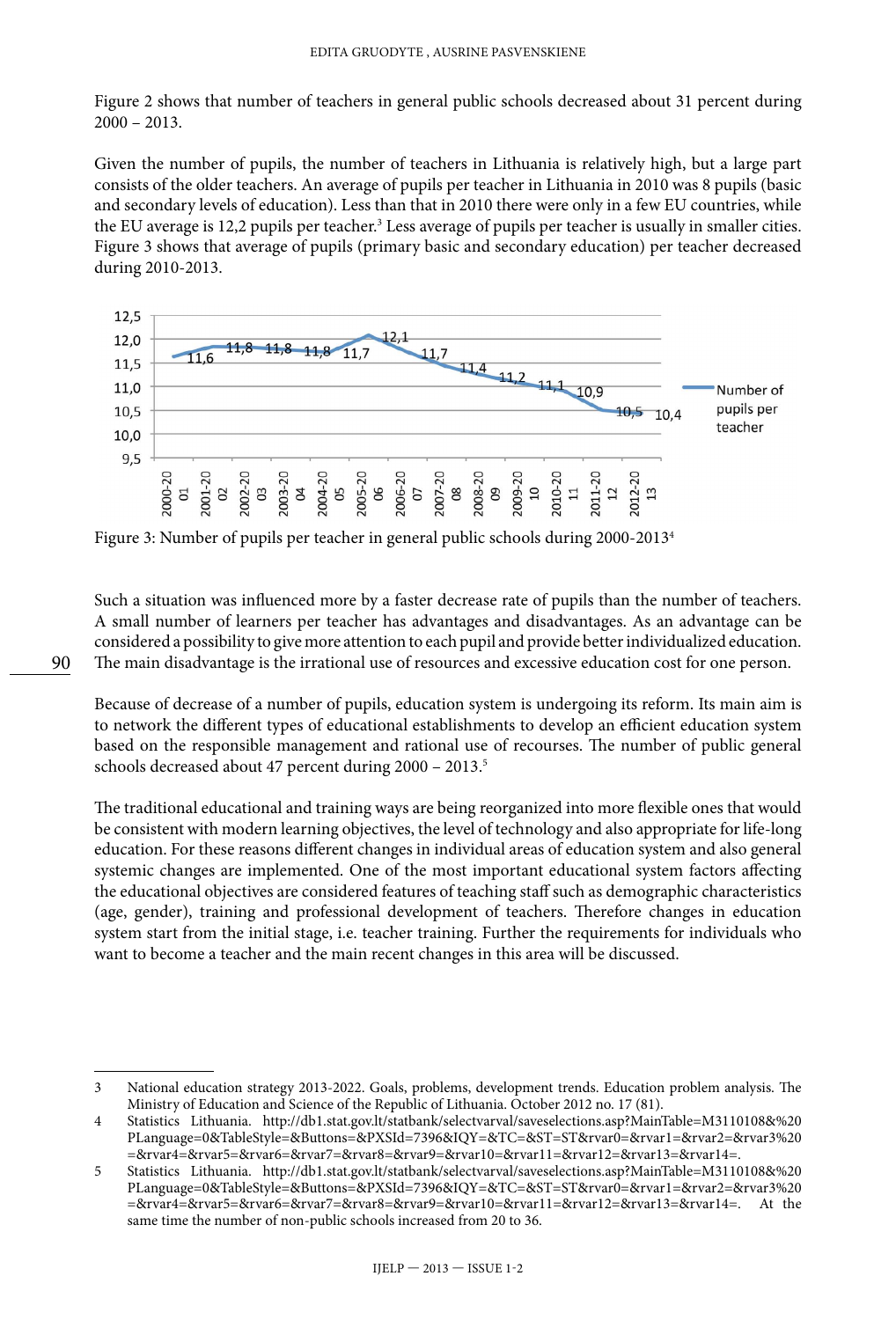# **II. Requirements to become a teacher, categories of teachers and requirements for each respective category**

#### **A. Becoming a teacher and how to make this profession more attractive?**

One of the objectives of the National Education Strategy 2013 - 2022 is achieving such level of educational community which mainly consists of reflective and continuously improving professional teachers and lecturers. The main problem is that in order to achieve this objective the most talented and motivated individuals who could convey their experience to others and strengthen the public confidence in education system must be attracted and retained. In 2011 the minimum required entrance score to Education and training study programmes was 13,82 points (the minimum required entrance score to the most popular study programmes was at least 18,9). In 2012 the minimum entrance score was higher - 16,08 points.<sup>6</sup>

During 2000 – 2010 year period almost 37 000 young people graduated from education studies and gained teacher qualification but only about 15 percent of them work in the schools. The main reason was that quite easy education studies programmes were accessible and attractive for less able and not motivated students. This leads to quite low number of younger teachers in Lithuania and raises teacher aging issues.

During the 2007-2011 a number of teachers younger than 30 years old in Lithuanian schools increased 2,9 percent and a number of teachers older than 50 years old decreased 8,6 percent. According to official statistics teachers of age 50-54 constitutes the largest share of all school teachers $^7$ :



Figure 4: Number of teachers by age in Lithuania during 2010-2011

Forecast for 2020 shows that the largest part of all school teachers will consist of 60-64 year old teachers and this will lead to the lack of teachers in approximately 10 years.<sup>8</sup> The question how to make teacher's profession more attractive to young, talented and motivated students is highly important. Another essential issue is how to attract more male teachers, as females constitute a larger share of all teachers. In 2010-2011 a share of female teachers was 77,6 percent.<sup>9</sup>

In recent years, actions have been taken to increase teacher training quality, the prestige of teacher's profession, reduce distrust and disrespect for teachers and to attract more motivated and talented students. Main changes in this area were as following:

- Teacher preparation was entrusted only to institutions of higher education with the necessary expertise and resources.
- − The number of state-funded places in the pedagogical studies was reduced by more than a half.

9 Data is taken from the Statistics Lithuania.

<sup>6</sup> Data is taken from the Association for Acceptance to Lithuanian Higher Education Institutions. http://www. lamabpo.lt/bendrojo-priemimo-rezultatai/2011#top.

<sup>7</sup> Data is taken from the Statistics Lithuania.<br>8 National education strategy 2013-2022. G

National education strategy 2013-2022. Goals, problems, development trends. Education problem analysis. The Ministry of Education and Science of the Republic of Lithuania. October 2012 no. 17 (81).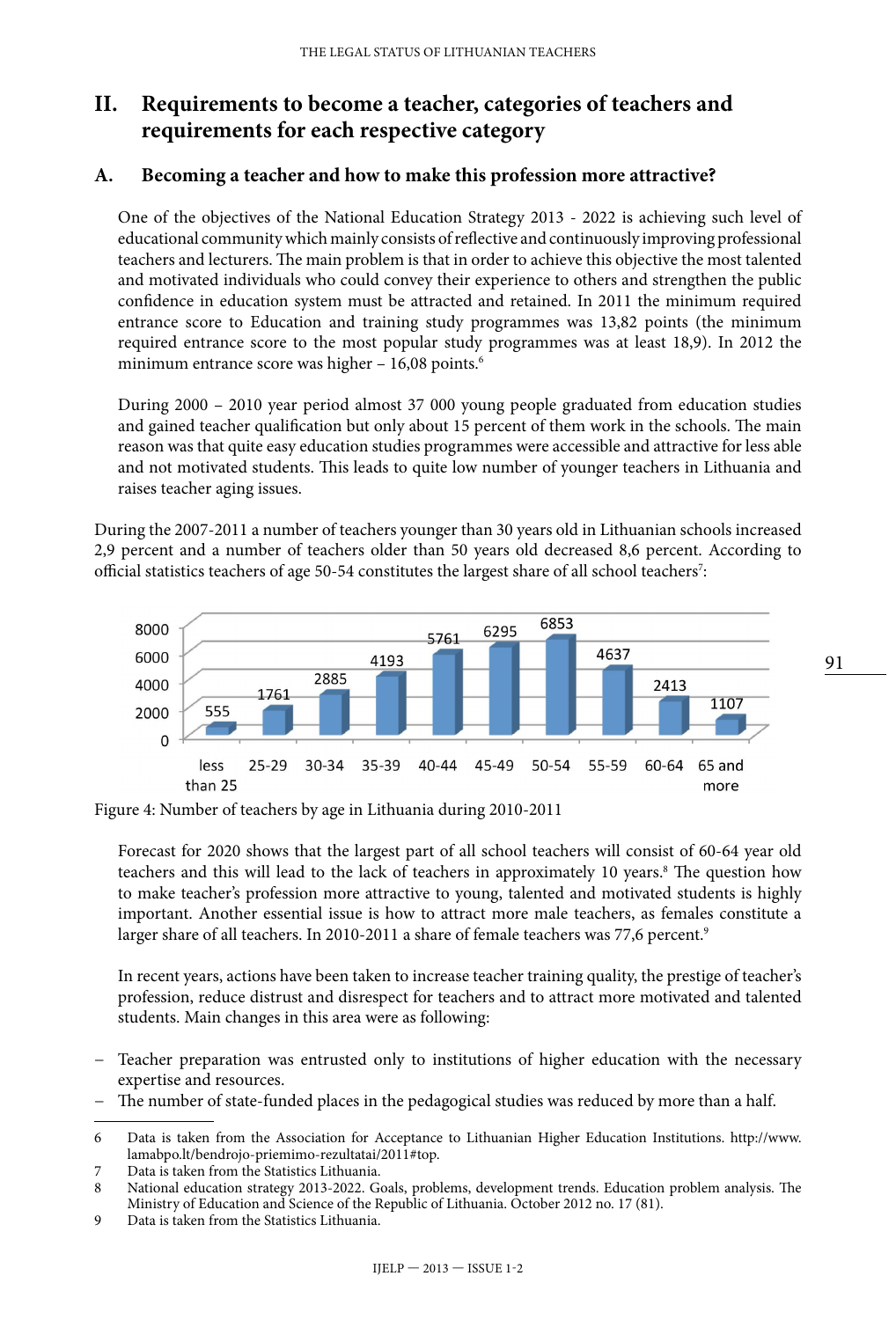- − The funding per individual was increased and best students are awarded with a targeted scholarship.
- − In order to enter Education and training studies a person must take the motivational test.

All these changes were introduced in order to reduce the teacher training deficiencies, enhance the attractiveness of teacher profession and to encourage more talented and motivated people to choose this profession. However it will take time for all these changes to bring positive results. At the same time it is important to maintain relatively high and equitable wages, improve working conditions, provide any assistance while reducing distrust and disrespect for teachers. Also a possibility of earlier retirement for teachers is being raised which could conduce the attractiveness of teacher profession. However current economic situation in the country is not favorable for such decisions. At this moment retirement age for teachers is the same as for every other individual, 60 for women and 62,5 for men<sup>10</sup>.

#### **B. Categories of teachers and requirements for each respective category**

There are four teacher qualifications categories determined by the Order of the Minister of Education and Science of the Republic of Lithuania<sup>11</sup>: teacher, senior teacher, teacher-supervisor, teacher-expert. Senior teacher constituted the largest part of the four – 43,5% of all certified teachers in Lithuania during 2011-201212:



Figure 5: Number of teachers by qualification categories during 2011-2012

Laws regulating requirements for teachers, categories and especially pedagogues' qualifications are rather confusing. The requirements are set out in several different acts and are often amended. According to the Law amending the Law on Education (hereinafter – the Law on Education)<sup>13</sup> in order to work as a teacher a person must:

− be a **pedagogue**14;

92

- − have a **higher education level**15. A person must, within two years from the beginning of a work as a teacher, acquire a pedagogue's qualification.
- − have a **pedagogue's qualification** set out by the Minister of Education and Science.

<sup>10</sup> In 2011 Parliament of the Republic of Lithuania passed a law that gradually increases the normal retirement age from age 62.5 to 65 for men and from age 60 to 65 for women by 2026.

<sup>11</sup> 28 October 2008 Approval of qualification categories classification approved by The Order No. ISAK-2889 of the Minister of Education and Science of the Republic of Lithuania.

<sup>12</sup> Lithuania education in numbers. General education. Ministry of Education and Science of the Republic of Lithuania. Vilnius, 2012.

<sup>13</sup> Law amending the Law on Education, Official Gazette, 2011-03-31, No. 38-1804. English version available on the webpage [http://www3.lrs.lt/pls/inter3/dokpaieska.showdoc\\_l?p\\_id=407836](http://www3.lrs.lt/pls/inter3/dokpaieska.showdoc_l?p_id=407836), (article 48.1).

<sup>14</sup> According to the Law on Education a **pedagogue** is a person who has acquired the higher education (the postsecondary education acquired before 2009 or the specialized-secondary education acquired before 1995) as well as the qualification of a pedagogue (article 2.19).

<sup>15</sup> Instead of higher education level a person can have a post-secondary education level acquired before 2009 or a specialized-secondary education level attained before 1995.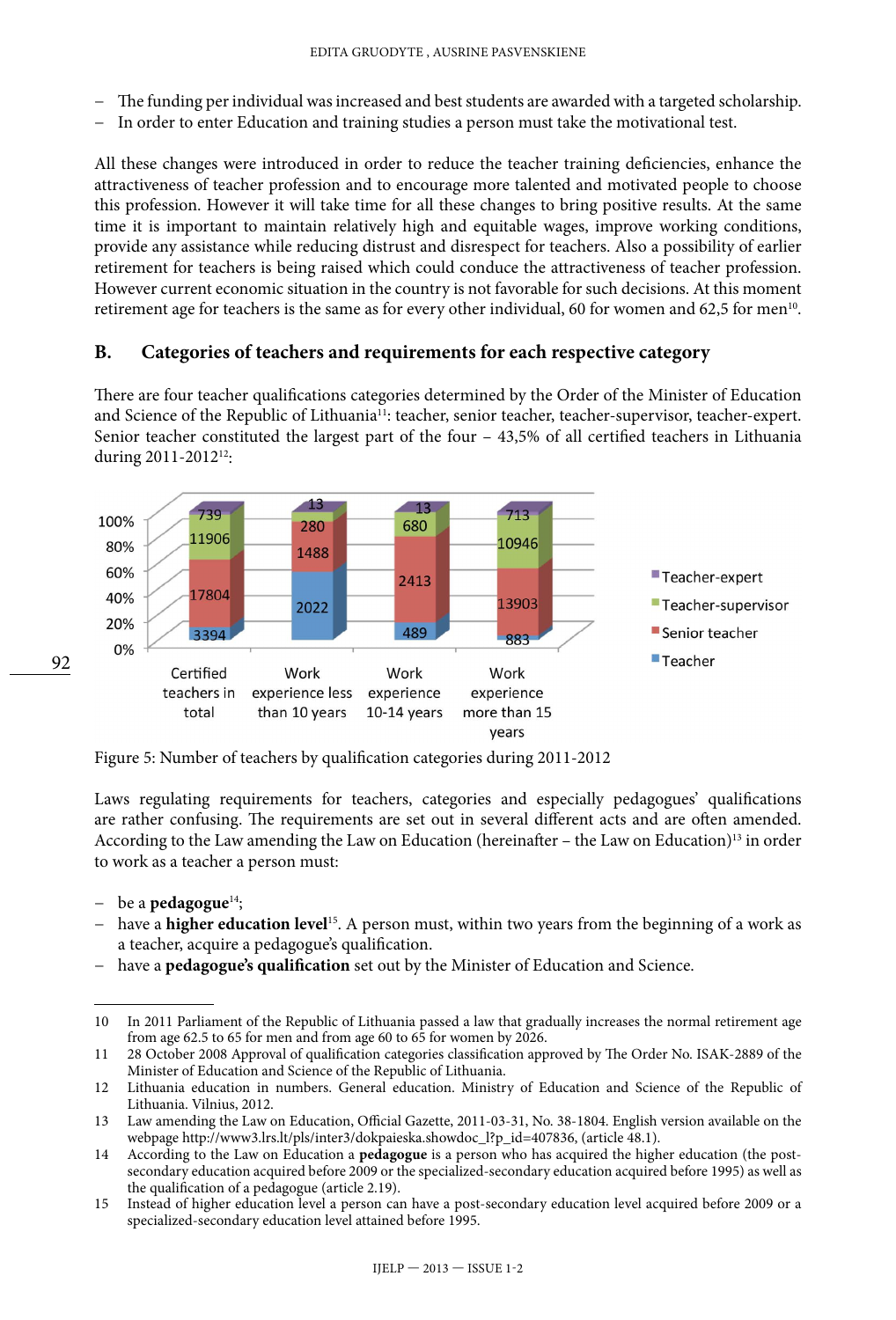**Qualification of a pedagogue** isthe sum of person's possessed competences or professional experience and possessed competences necessary for training learners, recognised in accordance with the procedure laid down by legal acts of the Republic of Lithuania (article 2.20). A person is considered having a pedagogue qualification if:

- a person has acquired the higher education level<sup>16</sup> and has a diploma confirming acquisition of a certain subject teacher qualification;
- − a person has acquired the higher education diploma (certificate) which contains only a teaching qualification, but does not specify the teaching subject (the teaching subject can be indicated from the name of study programme);
- a person who has completed master studies of education subject area and acquired master degree in education.<sup>17</sup>

If teachers working at school lack professional or relevant subject-related qualification they can acquire it by completing a relevant programme of specialized professional full-time, part-time or extramural (distance) studies.

Every teacher has a right to be certified for a teacher or higher category if they meet the requirements for each respective category which are set by the Order of the Minister of Education and Science approving teachers' attestation regulations<sup>18</sup>.

| Category              | Teacher                                                                                                           | Senior - teacher                                                                                                                                                                                                                                             | Teacher-supervisor                                                                                                                                                                                                                                                                                                                                                                               | Teacher-expert                                                                                                                                                                                                                                                                                                                                                                                                      |
|-----------------------|-------------------------------------------------------------------------------------------------------------------|--------------------------------------------------------------------------------------------------------------------------------------------------------------------------------------------------------------------------------------------------------------|--------------------------------------------------------------------------------------------------------------------------------------------------------------------------------------------------------------------------------------------------------------------------------------------------------------------------------------------------------------------------------------------------|---------------------------------------------------------------------------------------------------------------------------------------------------------------------------------------------------------------------------------------------------------------------------------------------------------------------------------------------------------------------------------------------------------------------|
| Education             |                                                                                                                   | Higher or the post-secondary education (the specialized<br>- secondary education acquired before 1995)                                                                                                                                                       | Higher education                                                                                                                                                                                                                                                                                                                                                                                 |                                                                                                                                                                                                                                                                                                                                                                                                                     |
| Qualification         | A pedagogue qualification (and a teaching subject<br>qualification from the 1 <sup>st</sup> of September of 2014) |                                                                                                                                                                                                                                                              |                                                                                                                                                                                                                                                                                                                                                                                                  | A teaching subject and<br>pedagogue qualification                                                                                                                                                                                                                                                                                                                                                                   |
| Experience            |                                                                                                                   | 4 years teaching<br>subject work<br>experience                                                                                                                                                                                                               | 5 years teaching subject<br>work experience                                                                                                                                                                                                                                                                                                                                                      | 6 years teaching subject<br>work experience                                                                                                                                                                                                                                                                                                                                                                         |
| Other<br>requirements |                                                                                                                   | Skills to organize<br>and analyze the<br>teaching and<br>learning process,<br>regularly update<br>their knowledge<br>and actively<br>participate in<br>methodological<br>activities and<br>disseminate<br>good teaching<br>experience in the<br>institution. | Skills to organize and<br>analyze the educating,<br>teaching and learning<br>process, pedagogical<br>situations, uses<br>innovative teaching<br>methods and principles,<br>regularly update their<br>knowledge, prepare<br>development projects,<br>actively participate in<br>methodological activities<br>and disseminate good<br>teaching experience in<br>the institution and the<br>region. | Professional skills to<br>organize and analyze the<br>educating, teaching and<br>learning process, explores<br>pedagogical situations,<br>new learning strategies<br>and applies them,<br>develops efficient learning<br>strategies, prepares<br>educational projects,<br>teaching, learning and<br>methodological tools,<br>disseminates good<br>teaching experience in the<br>institution, region and<br>country. |

Table 1: The requirements for each teacher qualification category.

<sup>16</sup> Instead of higher education level a person can have a post-secondary education level acquired before 2009 or a specialized-secondary education level attained before 1995.

<sup>17</sup> 29 March 2005 Qualification requirements for teachers working according to preschool, pre-primary, non-formal education, primary, basic, secondary, special education and professional education programmes curricula approved by the Order No. ISAK-506 of the Minister of Education and Science of the Republic of Lithuania (paragraph 3).

<sup>18</sup> 24 November 2008 Attestation of teachers and specialists providing assistance to learners regulations approved by The Order No. ISAK-3216 of the Minister of Education and Science of the Republic of Lithuania.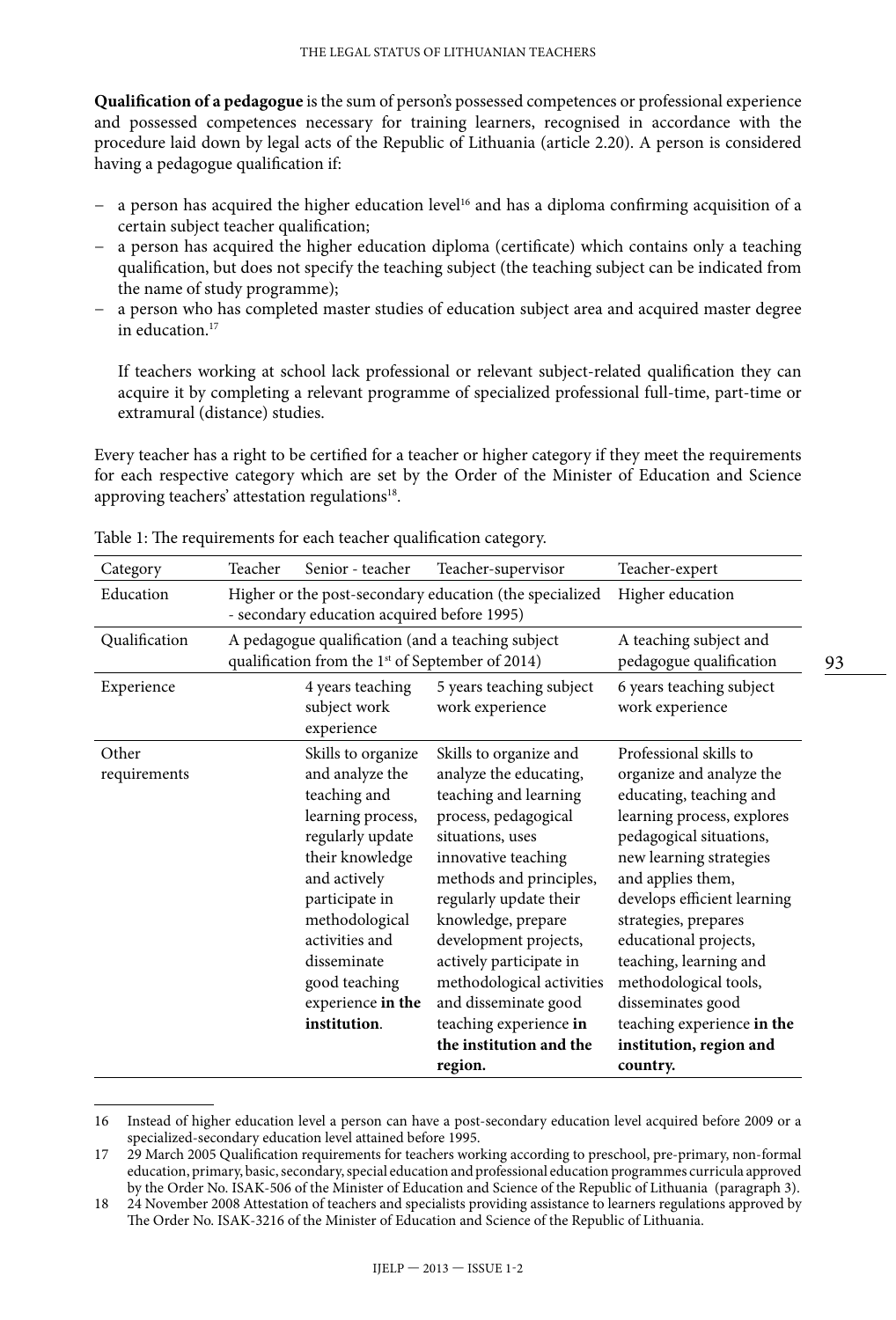In 2011 the amendment of qualification requirements for teachers was introduced determining that a person may work as a teacher if he/she has acquired the higher education level<sup>19</sup>, has a qualification of a pedagogue (2 years period from the beginning of a work as a teacher to acquire a qualification is given for those who do not have it) and completed the programmes that correspond to an education subject/area.<sup>20</sup> This amendment had to come into force from the 1<sup>st</sup> of September of 2013. Employment contracts would be terminated with those who do not comply with these requirements by the deadline. In June of 2013 the number of teachers who did not comply with the requirements was 1135.<sup>21</sup> Given the fact that 50 per cent of them are developing or planning to acquire the necessary qualifications, it was decided to extend the enforcement date for one year. This will ensure retention of teachers who are willing to increase their professional development. The table 1 shows that a teaching subject and pedagogue qualification was required in order to have a teacher-expert category however from 2014 the requirement of a teaching subject and pedagogue qualification will be the same for all the categories.

Despite the above mentioned requirements for the teachers there are also some limitations, for example, persons may not work as teachers if they have been convicted for a premeditated criminal act, have been declared by a court as persons with limited legal capacity or with legal incapacity, a person whose parental powers have been restricted by court decision, a former staff employee of the USSR State Security Committee (NKVD, NKGB, MGB, KGB) to whom the restrictions under the Law of the Republic of Lithuania on the Evaluation of the USSR State Security Committee (NKVD, NKGB, MGB, KGB) and the Current Activities of the Staff Employees of this Organisation" apply.<sup>22</sup>

#### **C. The career possibilities, in-service training and re-qualification of pedagogues**

**Attestation of teachers**. The main purpose of the evaluation of teachers is to promote them to improve their skills, to provide them with career possibilities, to motivate them financially and to increase professional responsibility for the educational outcomes and professional development.<sup>23</sup>

Teacher professional development is directly linked to the stages of their career, but the certification procedure for teachers is not mandatory. Evaluation is required when a teacher aims to move from one career stage to the next one. One of the most important indicators in transition from one career stage to another is the teacher competency improvement.

Every teacher can be evaluated if not acquired the qualification category or if he/she wants to gain a higher qualification category. If it is established that the practical activities and competence of a teacher do not meet the qualification category requirements, a teacher must be evaluated. The teacher can be evaluated repeatedly for a higher qualification category as early as two years after the last certification.<sup>24</sup>

Teachers' attestation procedure changed in recent years. Former teacher evaluation criteria were not related with the direct teachers' activities. Teacher performance assessment has not been linked to pupil learning outcomes. In 2007 new teacher certification rules<sup>25</sup> were approved and amended in 2008<sup>26</sup>. Teacher certification was declared optional and the evaluation of teachers was linked to everyday educational work and the assessment of the teacher competencies and skills that affect students'

94

<sup>19</sup> Instead of higher education level a person can have a post-secondary education level acquired before 2009 or a specialized-secondary education level attained before 1995.

<sup>20</sup> 29 March 2005 Qualification requirements for teachers working according to preschool, pre-primary, non-formal education, primary, basic, secondary, special education and professional education programmes curricula approved by the Order No. ISAK-506 of the Minister of Education and Science of the Republic of Lithuania (paragraph 16). 21 [http://www3.lrs.lt/pls/inter/w5\\_show?p\\_r=4463&p\\_d=137866&p\\_k=1.](http://www3.lrs.lt/pls/inter/w5_show?p_r=4463&p_d=137866&p_k=1)

<sup>22</sup> Law amending the Law on Education, Official Gazette, 2011-03-31, No. 38-1804.English version available on the

webpage [http://www3.lrs.lt/pls/inter3/dokpaieska.showdoc\\_l?p\\_id=407836](http://www3.lrs.lt/pls/inter3/dokpaieska.showdoc_l?p_id=407836), (article 48.8).

<sup>23</sup> 24 November 2008 Attestation of teachers and specialists providing assistance to learners regulations approved by The Order No. ISAK-3216 of the Minister of Education and Science of the Republic of Lithuania, (paragraph 4).

<sup>24</sup> *Ibid* (paragraphs 36, 37, 38).<br>25 27 July 2007 Attestation of tea

<sup>25</sup> 27 July 2007 Attestation of teachers regulations approved by The Order No. ISAK-1578 of the Minister of Education and Science of the Republic of Lithuania.

<sup>26</sup> 24 November 2008 Attestation of teachers and specialists providing assistance to learners regulations approved by The Order No. ISAK-3216 of the Minister of Education and Science of the Republic of Lithuania.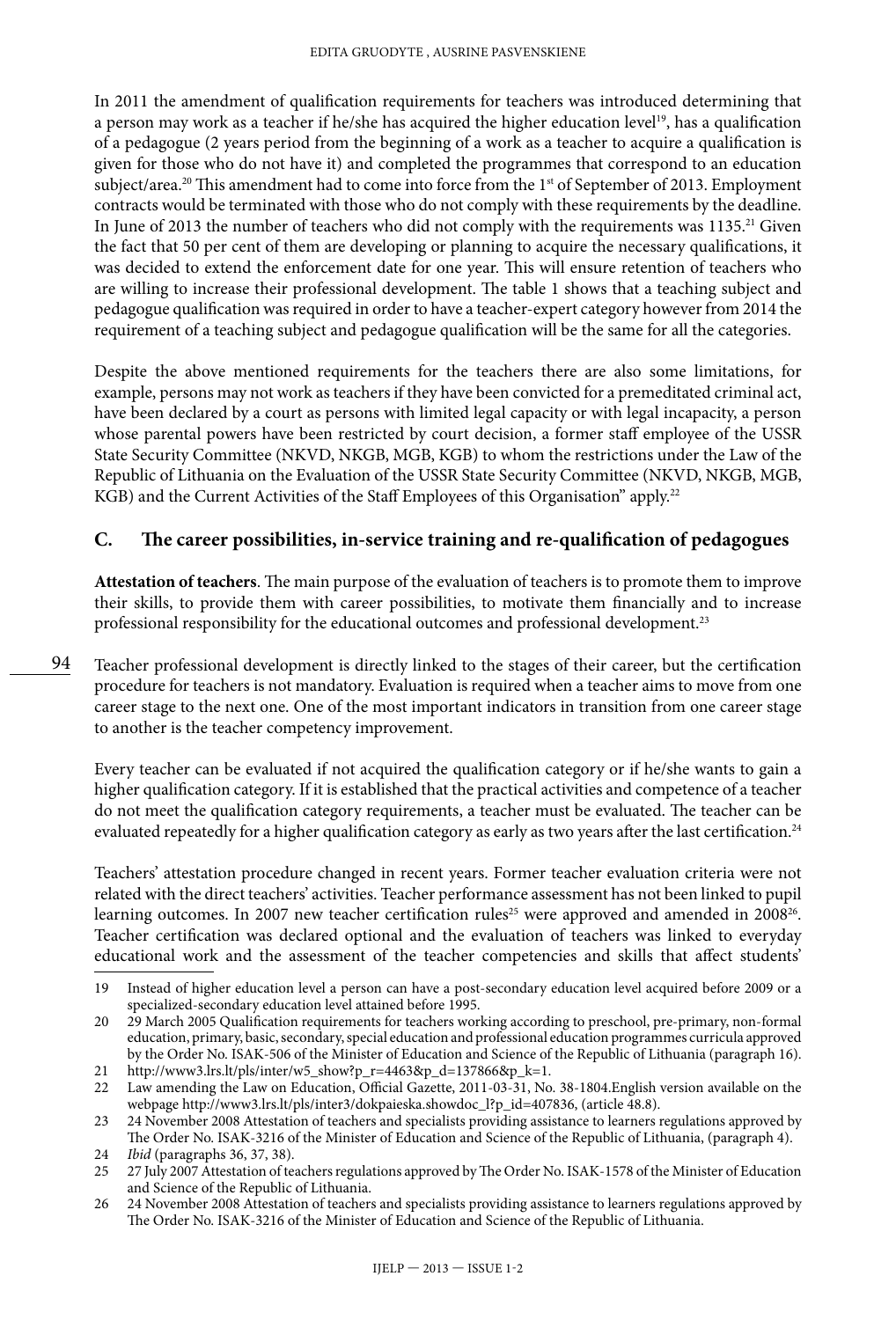outcomes. The new rules also require preparation for the first teacher evaluation which includes training courses of the National language culture, computer skills courses (programmes), special-pedagogical and special-psychological courses for teachers who do not have special-pedagogical qualification.<sup>27</sup> Without obligatory teacher certification it might be difficult to evaluate teacher's competence as some of them may not be interested in pursuing a higher category.

Another important issue is to find a connection between teachers' competence and pupils' achievement. Whereas after the adoption of the teacher certification procedures, national student achievement tests failed to determine the changes of teachers' work quality. For this reason the project for teacher training concept was developed in 2012 with the proposal to establish obligatory teacher certification every four year. Such proposal has caused great resistance of education employees' trade unions and a provision of obligatory teacher certification didn't come into force. One of the reasons was the existing provision in the Law on Education which states that the teacher certification is a teacher's right but not an obligation.

**In - service training**. According to the Law on Education teachers have an obligation to upgrade their qualifications however it doesn't mention anything about the consequences that might arise if a teacher fail to perform his obligations. This issue is regulated by the Labour Code of the Republic of Lithuania (hereinafter - Labour code or LC, articles 234-244)<sup>28</sup>. The responsibility should be specified by school work regulations and job description. That means that the principal of the school is responsible for teachers' in-service training.

Since 2003 teacher in-service training system has been improved. In 2009 it was reorganized. Teacher training was delegated to the Education Development Center and educational centers of the municipalities. In 2012 Teachers In-service Training Conception (hereinafter – Conception)<sup>29</sup> was approved and teacher professional development opportunities were enhanced from individual learning and courses to internships in Lithuanian and foreign educational institutions and academic study.

The Conception states that it teacher professional development must last throughout their working lives. Since it is impossible to define unambiguously teacher competence development guidelines it should be determined only areas of competence and the threshold (minimum) level to be achieved by a person who wishes to obtain a state recognized teacher qualification or seek higher qualification category. According to the Law on Education a teacher shall have the right to attend in-service training events at least 5 days per year.<sup>30</sup> However no law regulates minimum requirements for teachers' professional development.

According to the Conception a teacher is entitled to receive one-year internship training without a loss of salary during that period. A teacher professional development, as before, is financed from the state budget (the funds allocation principle "money follows a pupil") and other sources. A teacher has the opportunity to accumulate a few years' funds provided by the government for the development of qualification. Before the approval of the Conception training funds had to be used within the one year.

Teachers have an obligation to upgrade their qualifications but they are free to choose training areas and forms, combined with educational institution and national needs. A research "Pedagogue in-service training and requalification system development" 31 made on pre-school, general education (primary and 5-12 school classes) and non-formal education of children teachers' in-service training during the

<sup>27</sup> *Ibid* (paragraph 15).

<sup>28</sup> Labour code is in force from the 1st January 2003 //Official Gazette,2002, Nr. [64-2569](http://www3.lrs.lt/cgi-bin/preps2?a=169334&b=). English version available at web page [http://www3.lrs.lt/pls/inter2/dokpaieska.showdoc\\_e?p\\_id=191770](http://www3.lrs.lt/pls/inter2/dokpaieska.showdoc_e?p_id=191770)

<sup>29</sup> 30 May 2012 The Concept of pedagogue qualification development approved by the Order No. V-899 of the Minister of Education and Science of the Republic of Lithuania.

<sup>30</sup> Law amending the Law on Education, Official Gazette, 2011-03-31, No. 38-1804.English version available on the webpage [http://www3.lrs.lt/pls/inter3/dokpaieska.showdoc\\_l?p\\_id=407836](http://www3.lrs.lt/pls/inter3/dokpaieska.showdoc_l?p_id=407836), (article 49).

<sup>31</sup> Report of scientific research project "In-service training and requalification of pedagogue system development" results. Education Development Centre, 2011.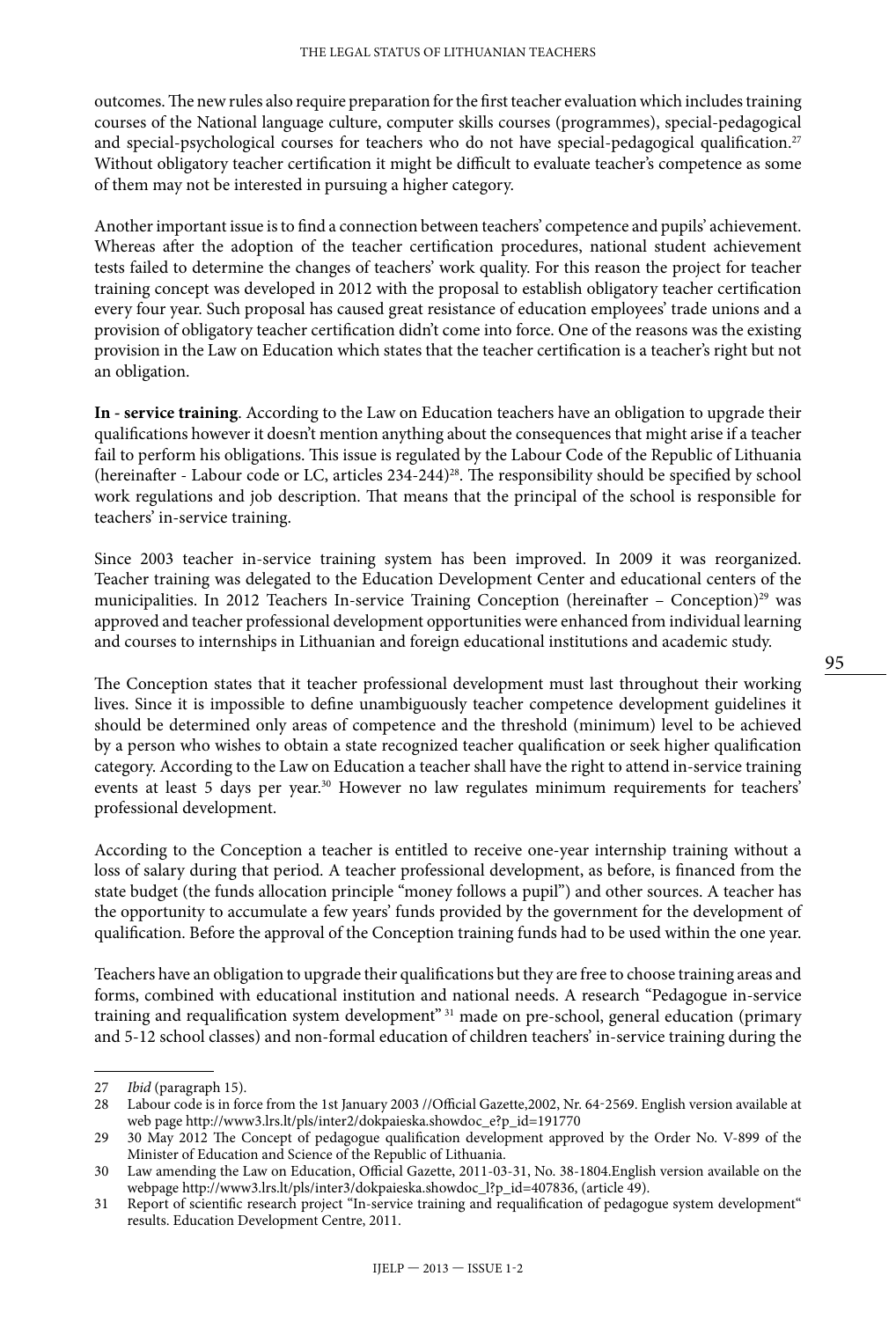period of 2008-2011 shows that almost all 5-12 classes' teachers have improved their qualifications. They participated in in-service training programmes in Lithuania at an average at least once a quarter and in foreign countries - at least once a year. During this period 99% of teachers participated in pedagogue in-service training programmes in Lithuania and 26% of teachers - in foreign countries. Teachers increasingly improve their knowledge in various fields of educational systems. The most popular forms of training are seminars, courses, conferences and informal education. Less popular are continuing education, distance learning and internships. Between the most popular there are professional, general and special competences training. Most of the teachers improve their skills without leaving their city/district. They usually choose in-service training events taking place in their school or any other educational institution situated in the same city / district.<sup>32</sup> Another research shows that Lithuanian teachers have little interest in globally significant topics, not very likely to share their practices with others, participate in professional networks and do not associate their careers with the qualification.33

Due to negative demographic tendency primary school teachers' unemployment increased in recent years. But at the same time the number of certain area (languages, computer science) teachers was insufficient. Many graduates from the higher education pedagogical institutions have chosen a better paid job instead of becoming a teacher. It was decided to solve this problem with the re-qualification of teachers. Especially during the 2003-2009 financial support was provided for teachers' re-qualification process. Re-qualified teachers could continue working at schools instead of leaving for a new job. Requalification of teachers helps to decrease unemployment of a certain area teachers and at the same time helps to increase the lacking number of teachers in other areas.

Despite the high number of teachers participating in pedagogue in-service training programmes lack of teacher expertise and systematic in-service training are considered to be one the main factors that influence students' achievements. International learning achievement tests show that basic education in Lithuania is mostly centered on the students with the low or average results, while less attention is paid to the high-performing students. For example, achievements of fifteen year old students in 2009 were much lower than the European average.<sup>34</sup>

One the main problem in the pedagogue professional development system is the lack of a systematic quality assessment. Teacher professional development should be planned strategically at all levels (state, municipality, school, teacher) in accordance with the priorities and related with the changes in the educational process that will lead to financial incentives and career opportunities.

# **III. Certain employment issues**

#### **A. Teacher's employer and salary**

The teacher's employer is considered to be a school. Teachers are employed and dismissed by the head of the school. A labour contract is signed between a teacher and a school in compliance with the procedure established in Labour Code of the Republic of Lithuania (hereinafter- Labour code or LC)<sup>35</sup>. In Lithuania a school is a legal person, a branch of a legal person or any other organisation of a Member State, established in the Republic of Lithuania according to the procedure laid down by legal acts, whose main activity is formal and/or non-formal education.<sup>36</sup> Funds directly necessary in respect of the education process, including funds allocated for salaries, in-service training of teachers and

<sup>32</sup> *Ibid*.

<sup>33</sup> Pedagogue professional development model. Education Development Centre, Vilnius, 2012.

<sup>34</sup> National education strategy 2013-2022. Goals, problems, development trends. Education problem analysis. The Ministry of Education and Science of the Republic of Lithuania. October 2012 no. 17 (81).

<sup>35</sup> Labour code is in force from the 1st January 2003 //Official Gazette,2002, Nr. [64-2569](http://www3.lrs.lt/cgi-bin/preps2?a=169334&b=). English version available at web page [http://www3.lrs.lt/pls/inter2/dokpaieska.showdoc\\_e?p\\_id=191770](http://www3.lrs.lt/pls/inter2/dokpaieska.showdoc_e?p_id=191770)

<sup>36</sup> Law amending the Law on Education, Official Gazette, 2011-03-31, No. 38-1804.English version available on the webpage [http://www3.lrs.lt/pls/inter3/dokpaieska.showdoc\\_l?p\\_id=407836](http://www3.lrs.lt/pls/inter3/dokpaieska.showdoc_l?p_id=407836), (article 2.10).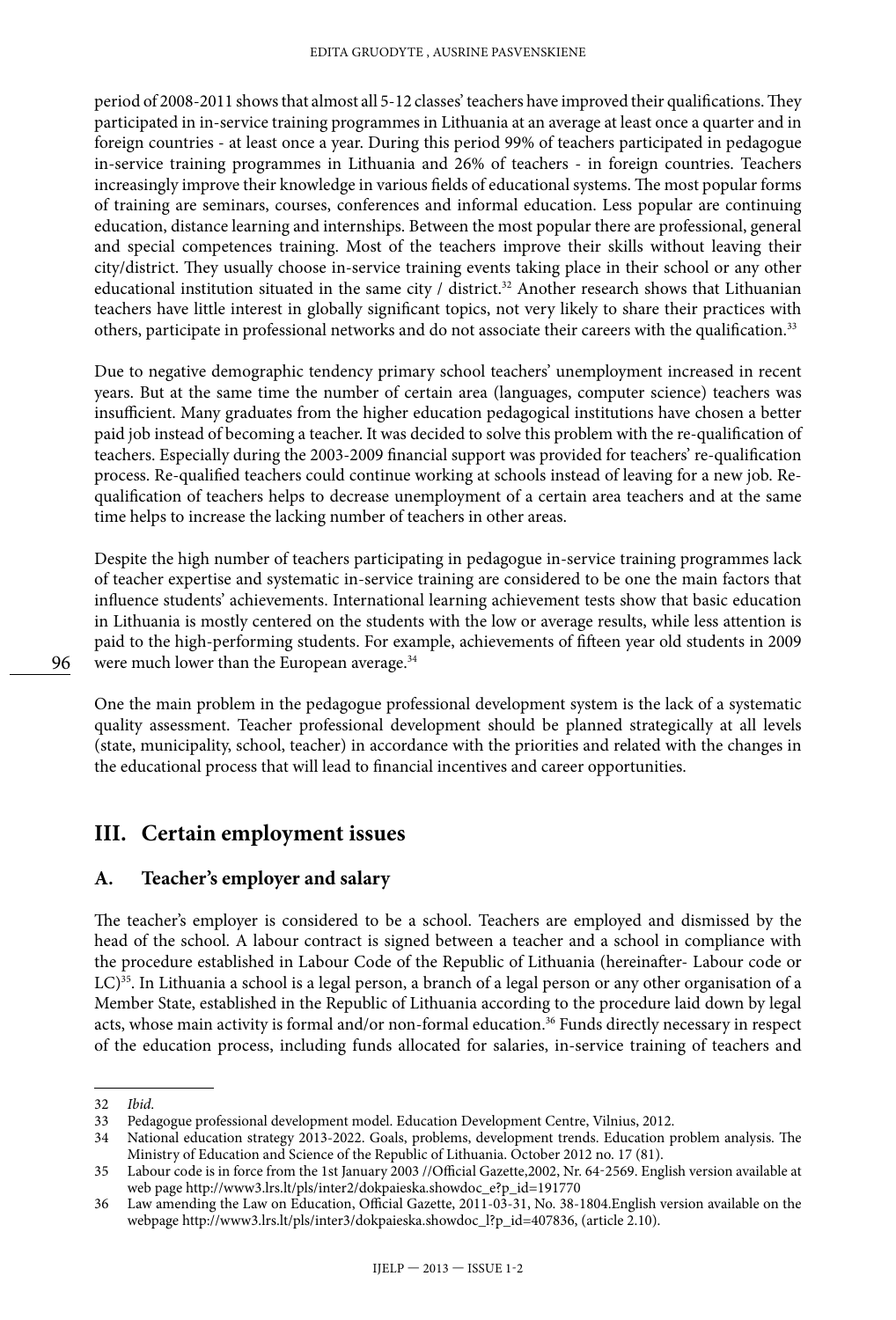other persons involved in the training process, textbooks and other teaching needs are called teaching funds. $37$ 

Education in Lithuania is funded from the following sources: appropriations from the state budget and municipal budgets and other funds.<sup>38</sup> The principle of setting an amount for teaching funds for one pupil is applied when allocating funds from state and municipal budgets for the corresponding year for the financing of formal education programmes at state, municipal and non-state schools (except higher education institutions). Teaching funds allocated from state budget funds are calculated and distributed pursuant to the methodologies approved by the Government.<sup>39</sup>

The salary of a teacher of a state and a municipal school depends upon the individual's attained education level, length of service, qualification category, and complexity of activity. The procedure for paying salaries to teachers is laid down by the Government.<sup>40</sup>

Remuneration for work of pedagogical employees of educational institutions and other institutions procedure41 regulates provisions regarding wage rates and other conditions related to remuneration for work. The procedure specifies teachers' wage rates (Table 2) which are determined for teaching load, which currently, is 18 contact hours per week.

| Category           | Less than 10 years<br>of pedagogue work<br>experience | $10 - 15$ years of<br>pedagogue work<br>experience | More than 10 years<br>pedagogue work<br>experience |
|--------------------|-------------------------------------------------------|----------------------------------------------------|----------------------------------------------------|
| Teacher            | $10,65 - 11,85$                                       | $10,8-12$                                          | $10,9-12,1$                                        |
| Senior - teacher   | $11,6-12,9$                                           | $11,75 - 13,05$                                    | $12,2-13,6$                                        |
| Teacher-supervisor | $12,45-13,85$                                         | $12,7-14,1$                                        | $13,05 - 14,55$                                    |
| Teacher-expert     | $14,15 - 15,75$                                       | $14,4-16$                                          | $14,8-16,4$                                        |

Table 2: The wage rates for every teacher qualification category

Teacher's maximum work load is 36 hours per week (contact and other hours).42 For example, during 2011-2012 teacher's average work load in Kaunas city was 26,7 hours per week.43 A teacher's actual presence at school is not regulated by any norms. The exact wage rate coefficient, in agreement with the workers' representatives<sup>44</sup>, is established by the school principal. Monthly teachers' wages are calculated according to the tariff list<sup>45</sup>. Even if the wage rate coefficients range, usually the lower one is used to calculate the teachers' salary as funds from the state and municipal budgets are insufficient.

An average teacher's salary during the 2009-2011 decreased about 8 percent (figure 6).<sup>46</sup> As it can be seen from the diagram, an average teacher salary was higher than the average salary in the country and in public sector.

44 In labour relations the rights and interests of employees may be represented and protected by the trade unions or the labour council elected by secret ballot at the general meeting of the staff. The procedure of formation a trade union or the labour council is established by Labour Code of the Republic of Lithuania.

<sup>37</sup> *Ibid* (article 2.13).

<sup>38</sup> *Ibid* (article 65).

*Ibid* (article 67).

<sup>40</sup> *Ibid* (article 68).

<sup>41</sup> 18 July 2011 Remuneration for work of pedagogical employees of educational institutions and other institutions procedure approved by the Order No. V-1315 of the Minister of Education and Science of the Republic of Lithuania. 42 22 December 2003 Government of the Republic of Lithuania Resolution No. 1195 On the approval of working

time reduction procedure and payment terms for the workers who work involving heavy mental, emotional stress. 43 General education establishments network. Kaunas education and training department, 2011.

<sup>45</sup> The tariff list is a document stating details about teachers, their work experience, education, qualification category, workload and other data needed to calculate the wage.

<sup>46</sup> Data is taken from the Statistics Lithuania.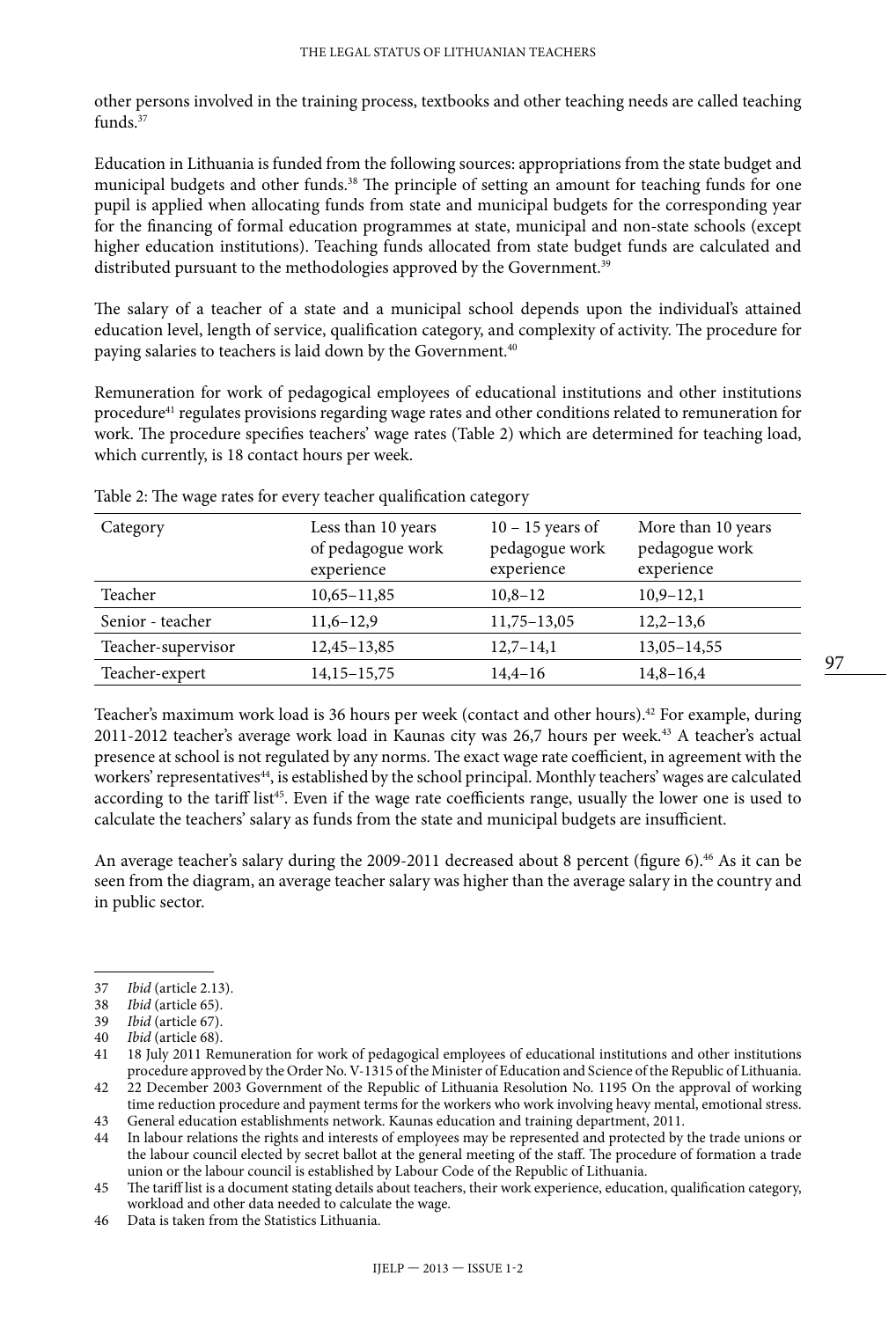

Figure 6: A teacher monthly average net salary during 2009 III quarter – 2011 III quarter

Teachers' salaries are one of the main education funding issues, especially in the smaller cities, where number of pupils is less. One of the most problematic factors that affect teachers' salaries is teacher workload. Demographic problems such as emigration, declining birth rates and an aging population are the direct factors influencing the changes in the number of pupils and determining the decrease of workload. For this reason employee' trade unions proposed to impose minimum 18 contact hours per week. Table 3 shows teachers monthly salary example for every qualification category<sup>47</sup>:

| Teacher<br>qualification<br>category | Monthly<br>wage rate | Basic<br>monthly<br>salary, Lt | Basic monthly<br>net salary, Lt | Additional<br>workload to 18<br>contact hours week | Total monthly<br>net salary, Lt |
|--------------------------------------|----------------------|--------------------------------|---------------------------------|----------------------------------------------------|---------------------------------|
| Teacher                              | 11,85                | 122                            | 1445,7                          | Q                                                  | 2168,55                         |
| Senior teacher                       | 13,60                | 122                            | 1659,2                          | Q                                                  | 2488,80                         |
| Teacher - supervisor                 | 14,55                | 122                            | 1775,1                          | Q                                                  | 2662,65                         |
| Teacher - expert                     | 16,40                | 122                            | 2000,8                          | q                                                  | 3001,20                         |

Table 3: Teachers monthly salary example for every qualification category.

The principle of setting an amount for teaching funds for one student (money follows a pupil) applies to basic education since 2002. In recent years, the decline in number of students, changes of school number and network, method of setting an amount for teaching funds for one pupil has been constantly amended in order to ensure sufficient funds to keep teachers in school and for other educational purposes. However, frequent corrections helps schools to "survive", but does not motivate them to work better. As "money follows a pupil" funds depend on the number of pupils, some schools do not have sufficient money to pay salaries to the teachers and social security taxes. This determines the need for schools to get additional funding, for example from participating in various projects, competitions, aid from various organizations and income from the lease of premises.

#### **B. Teacher employment contract**

98

Labour relations in Lithuania from the year 2003 are regulated by Labour Code of the Republic of Lithuania (hereinafter-Labour code or LC)<sup>48</sup>, which is also applied to Lithuanian teachers. In accordance with an Order of the Minister of Education and Science<sup>49</sup>, successful candidate is employed by signing a labour contract in accordance with the norms of the Labour code.

<sup>47</sup> For the calculation the coefficients with the maximum value are used as according to the statistics, the dominant teachers work experience is up to 10 years, and senior teachers, teachers - supervisors and teacher – experts dominant work experience is up to 15 years or more. Additional workload per week is for: evaluation of pupils assignments – 1 hour; class leadership – 3 hours; preparation for lessons – 3,5 hours and methodological and other activity – 1,5 hours.

<sup>48</sup> Labour code is in force from the 1st January 2003 //Official Gazette,2002, Nr. [64-2569](http://www3.lrs.lt/cgi-bin/preps2?a=169334&b=). English version available at web page [http://www3.lrs.lt/pls/inter2/dokpaieska.showdoc\\_e?p\\_id=191770](http://www3.lrs.lt/pls/inter2/dokpaieska.showdoc_e?p_id=191770).

<sup>49</sup> Confirmation of teachers' acceptance and dismissal description of the procedure.//Official Gazette, 2011, No. 115- 5419, art. 11-12.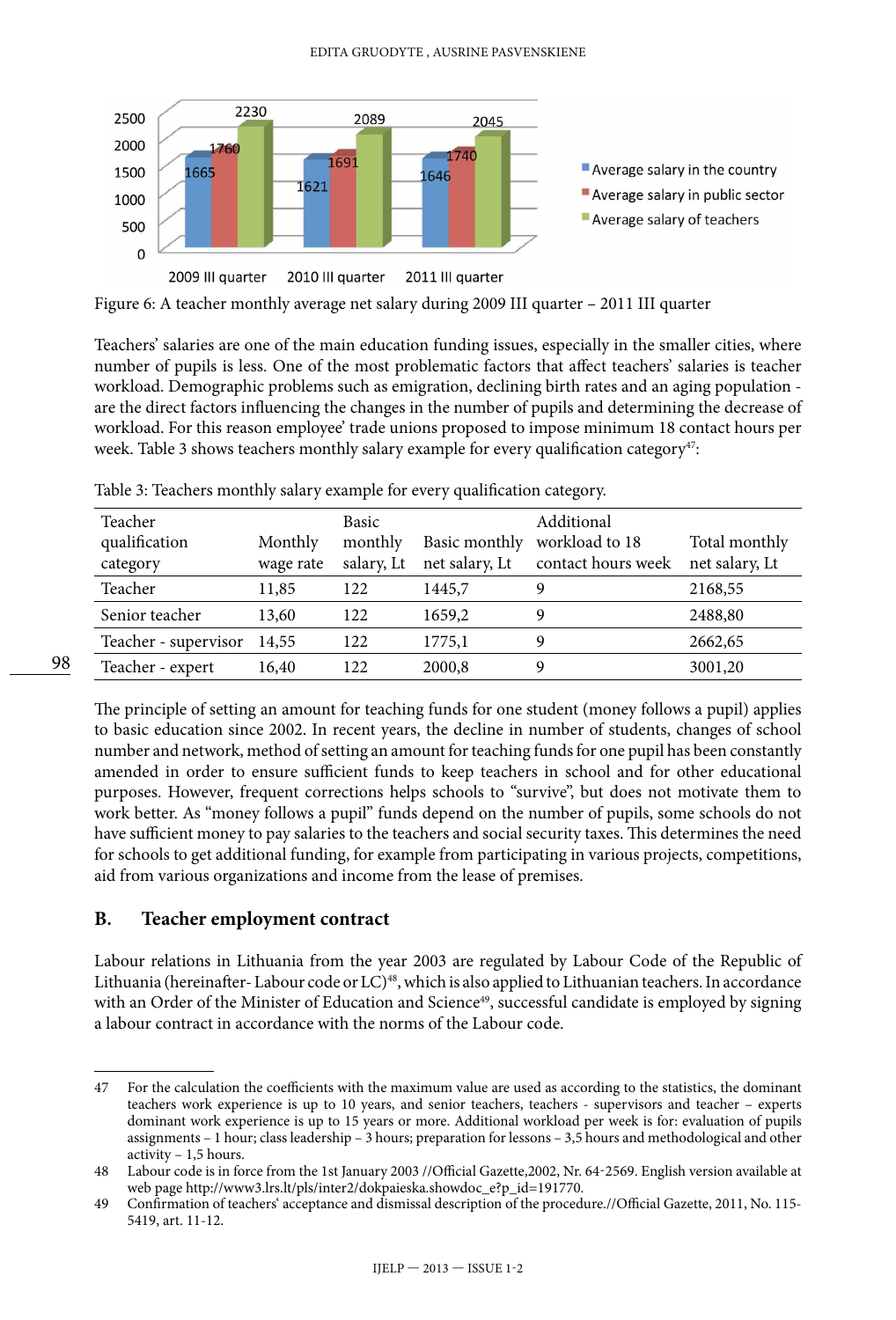The main conditions of an employment contract (the employee's place of work (enterprise, establishment, organization, structural subdivision, etc.), and job functions, i.e. work of a certain profession, specialty, qualification, or specific duties may be changed only with the prior written consent of an employee (art. 120 of LC), i.e. employment conditions may be changed only with serious basis (In the event of changes in production, its scope, technology or labour organisation, as well as in other cases of production necessity<sup>50</sup>) and with the written consent of an employee. An employer may change the conditions of remuneration for work without the written consent of an employee only in the case when remuneration for a specific sector of economy, enterprise or category of employees is changed by laws, Government resolutions or under the collective agreement. However, in the event of changes in the conditions of payment remuneration, wages shall not be reduced without the written consent of an employee (art. 120, part 3 of LC). Cited norms indicate that a teacher may be transferred to another school just with prior written consent (voluntarily) except emergency cases<sup>51</sup>paying at least the average wage of his previous work (LC art.121 part 3). This is confirmed by the case law. In case 2K-3-265/200552, the Supreme Court of Lithuania stated that there was a violation of article 120 part 3, as the employer without prior written consent of an employee while implementing government ruling informed a teacher on the 27<sup>th</sup> of October 2003, that from the 1<sup>st</sup> of December 2003, implementing the ruling of government<sup>53</sup> she will be paid lower salary. The teacher instead of 900 Litas was paid just 443 Litas for the same 20 hours per week. The court stated that the employer had to get the written consent of the teacher or to terminate an employment contract if the teacher did not agree to get lower salary, but that an employer can't pay lower salary without consent of the employee even while implementing government decision.

In order to avoid such infringements of the Labour Code, because people working in education system do not have complete freedom to choose the employment conditions as are bound by the government established conditions usually in a labour contract it is provided that a teacher is paid a terrific salary (without providing exact amount of money). Because of the specific work of a teacher, it is impossible to establish constant load and hourly wage- as these are scalable, depending every year from numbers of pupil, additional school hours. The Supreme Court of Lithuania in case 3k-3-23/201154 decided that there was no violation of LC as a teacher in a new school year was given less hours and less salary because the exact amount of hours and salary was not provided in an employment contract. Such a regulation in Lithuania shows that teachers are not sure about their salary and actual workload (as legal acts require to provide minimum 18 hours per week).

The term of an employment contract in teacher's case is not regulated by any specific norms, except that in the rules of teachers' acceptance and dismissal<sup>55</sup> it is stated that in advertisement about vacant teacher position (among other things) information about workload, type of employment contract, job position must be provided .It means that the teacher may be employed for a part- time job either if there is such a need. Usually teachers have permanent contracts as LC prohibits concluding a fixedterm employment contract if work is of a permanent nature, except for the cases when this is provided by laws or collective agreements (Art.109, sec.2) but with no provision of exact workload and salary as it was explained earlier.

<sup>50</sup> Labour Code, Article 120, part 1.

<sup>51</sup> An employer shall have the right to transfer an employee for a period of up to one month to another work not agreed in an employment contract in the same location, as well as to change other conditions laid down in Articles 95 (1) and (2) of this Code, when it is necessary to prevent a natural disaster or industrial emergency, to respond to it or immediately eliminate its consequences, to prevent accidents, to fight fire and in other cases of emergency that have not been anticipated (art. 121 part 1). However even in such cases there is restriction to transfer employee to a work which is not permitted due to the employee's health status (art.121).

<sup>52</sup> Civil case No.3k-3-265/2005, decided on the 13th of May 2005 by the Supreme Court of the Republic of Lithuania. [www.lat.lt](http://www.lat.lt).

<sup>53</sup> It was about reducing of working time for employees whose work is related with heavy mental and emotional tension and remuneration conditions.

<sup>54</sup> Civil case No.3k-3-23/2011, decided on the 31st of January 2011 by the Supreme Court of the Republic of Lithuania. [www.lat.lt](http://www.lat.lt).

<sup>55</sup> Confirmation of teachers' acceptance and dismissal description of the procedure. // Official Gazette, 2011, No. 115-5419, art. 5.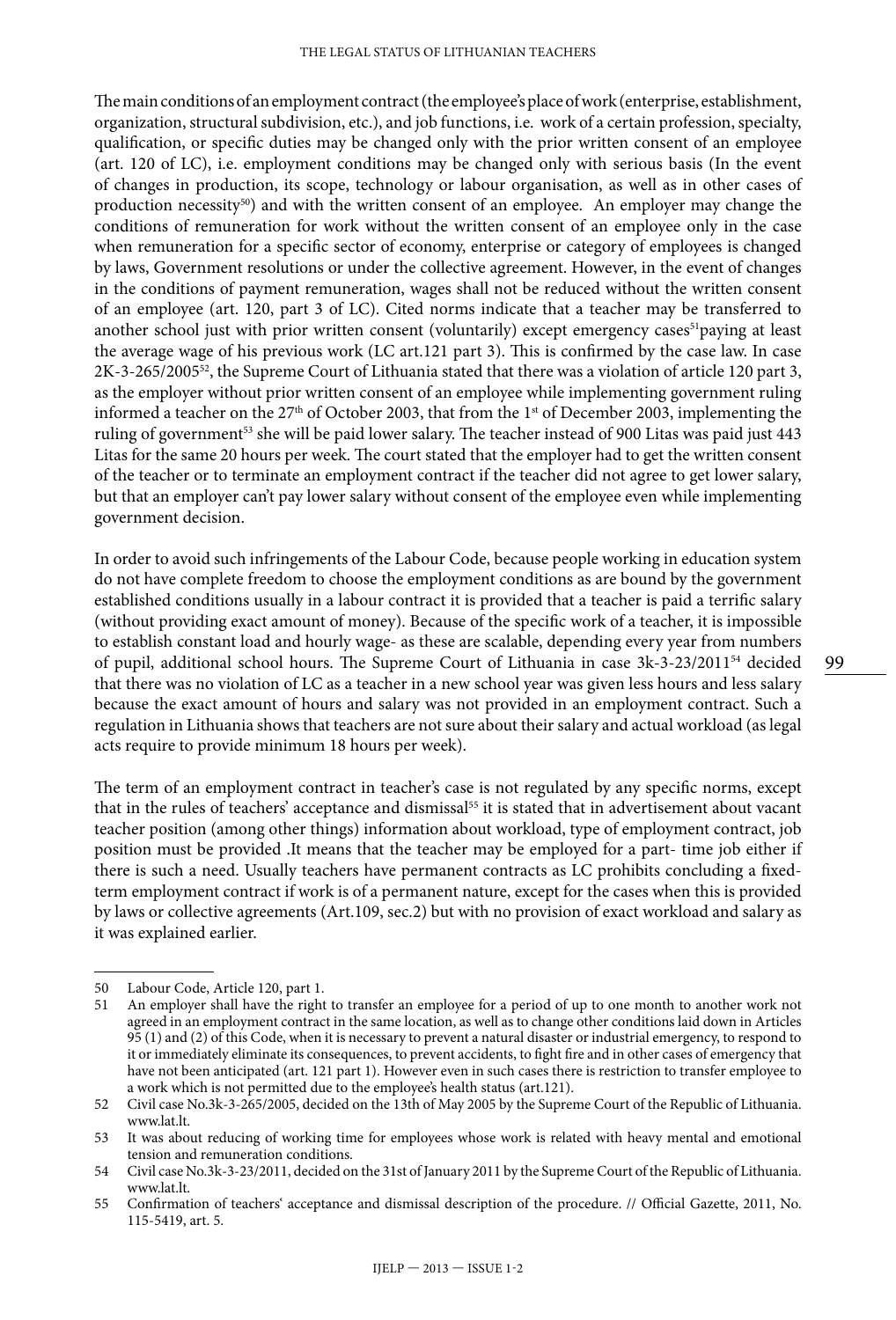### **C. Teaching job and other paid activities**

A teacher as any other natural person in Lithuania may have other paid activities, using various legal forms. Probably the most popular would be individual activity, which means any independent activity in pursuit whereof an individual seeks to derive income or any other economic benefit over a continuous period:

- 1. independent commercial or industrial activities of any nature, including those exercised under a business certificate;
- 2. independent creative or professional activities and other similar independent activities, including those exercised under a business certificate;
- 3. independent sports activities;

100

4. independent performing activities<sup>56</sup>.

Example, a person may get business certificate<sup>57</sup> for such activities as additional education activities for children and youth, interpretation services and other related activities. In using such a form a person needs to pay a fixed amount of income tax determined by municipality councils. Also a teacher may establish any type of company allowed in Lithuania- example, some company fixing computers. Usually teacher in Lithuania provide various additional activities such as deepening of foreign language, computer and etc. knowledge, give additional lessons for pupils who are not able to learn a subject during teaching hours.

## **D. A leave of absence in teacher's job**

A leave of absence is regulated by Labour Code. Article 178 of LC establishes the following categories of special- purpose leave:

- 1. Maternity leave (70 calendar days before the child birth and 56 calendar days after the child birth);
	- 2. Parental leave before the child is three years of age;
	- 3. educational leave ( in order to prepare for and take entrance examinations to colleges and higher education institutions - three days for each examination; studying employees shall be entitled to educational leave subject to a certificate of the above institutions in accordance with article 181 of LC);
	- 4. Sabbatical leave (shall be granted to complete a thesis, to write a text book and in other cases provided by law. The duration, procedure of granting and payment for sabbatical leave shall be regulated by law, by a contract of employment or a collective agreement- art.182 of LC);
	- 5. leave for performance of official or public duties (shall be granted leave of absence in order to exercise their suffrage, to perform the duties of a Member of the Seimas, when summoned as a witness, a victim, an expert, an interpreter, a public prosecutor, a public defence counsel, a member of a public organisation or the staff to inquiry or preliminary investigation bodies, the prosecutor's office and the court; to perform the tasks of State control; to perform the duty of an organ donor and in other cases provided by law- art.183 of LC);
	- 6. unpaid leave (should be provided in situations described by law (such as raising a child under 14 years of age - for up to 14 calendar days; raising a child with disabilities before he has reached sixteen years - for up to 30 calendar days; to an employee taking care of a sick family member - for a period recommended by the health institution and etc.) or for other reasons not provided by law just following the procedure laid down in the collective agreement).

<sup>56</sup> Law on Income Tax of Individuals. // Official Gazette, 2002, No. 73-3085, art.7. English version available at webpage [http://www3.lrs.lt/pls/inter3/dokpaieska.showdoc\\_l?p\\_id=321613](http://www3.lrs.lt/pls/inter3/dokpaieska.showdoc_l?p_id=321613)

<sup>57</sup> Rules of issuing business certificates for residents. // Official Gazette, 2002, No. 112-4992.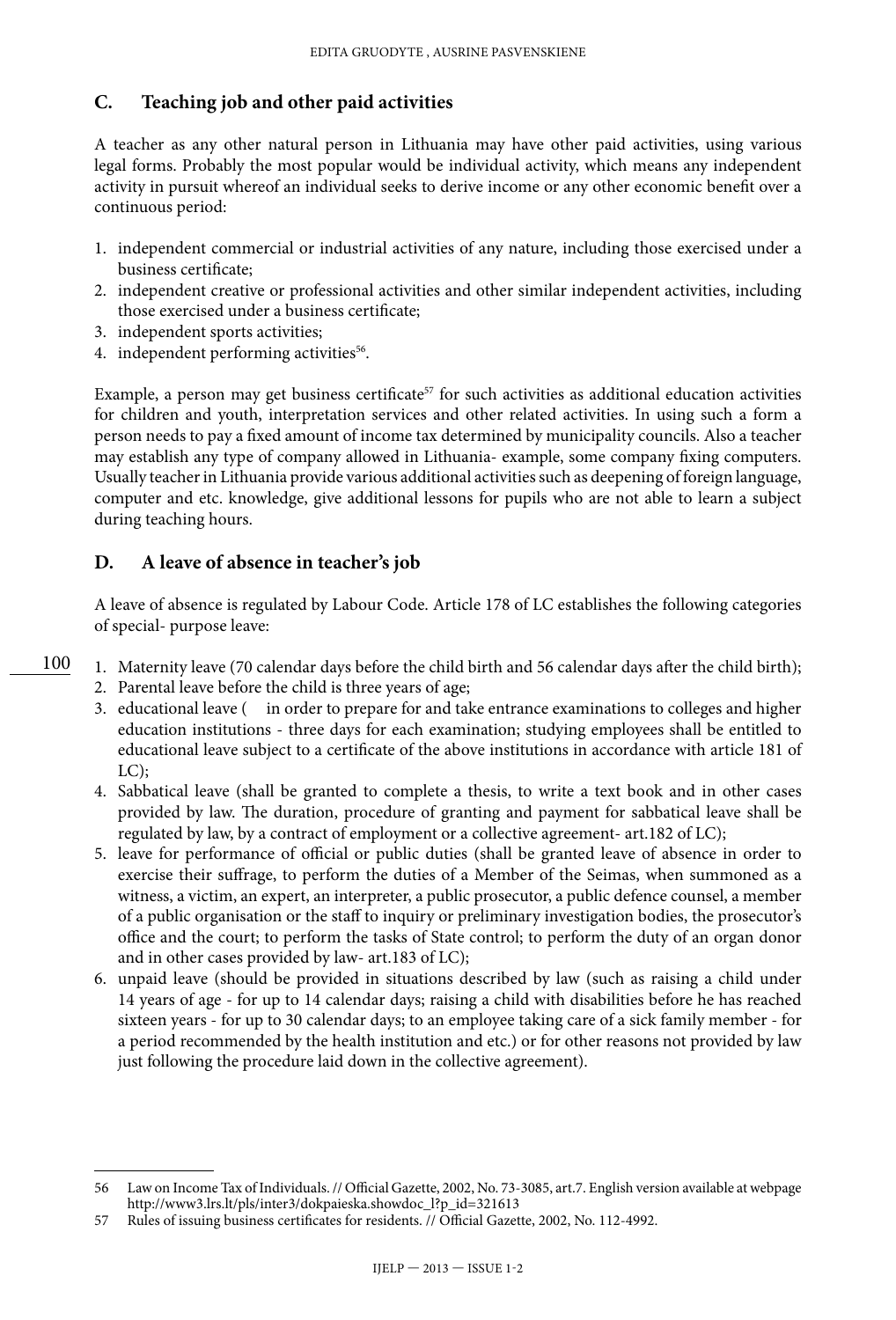Law on Sickness and Maternity Social Insurance<sup>58</sup> establishes details of Sickness allowances, such as types of sickness allowances, their duration, amounts, payment conditions and other related details. In accordance with mentioned law every employed person is allowed to take sickness allowances for herself or even for nursing sick family members under the conditions provided by the law. As a general rule an employee shall retain his/her position if he/she is absent from work due to temporary loss of functional capacity for not more than 120 successive days or for not more than 140 days within the last 12 months (art. 133 part 2 of LC).

- 1. to the insured persons who became temporarily incapacitated for work due to illness or trauma and therefore lost income from work, except for the cases of granting and payment of sickness allowances provided for by the Occupational Accidents and Occupational Diseases Social Insurance Law;
- 2. for nursing sick family members. This allowance shall be granted if on the doctor's instruction it is necessary to nurse a sick family member of the insured;
- 3. to the insured removed from the job due to the outbreak of infectious diseases or epidemics;
- 4. to the insured undergoing treatment at the health care institutions providing orthopedic and/or prosthetic services. This allowance shall be granted to the insured persons for the entire duration of treatment at the said institution as well as for the period of travel to and from the health care institution;
- 5. for childcare if the regime for containing the spread of infection has been introduced in childcare institutions;
- 6. for childcare if the person who has been granted a maternity leave or a childcare leave (hereinafter referred to as a "childcare leave") is unable to take care of the child due to her/his own sickness or trauma;
- 7. for the insured persons who have become temporarily incapable for work because of taking of the tissues, cells or organs for transplantation with the purpose of donation.

#### **E. Teachers' liability (including disciplinary liability)**

There is no special liability for teachers. Disciplinary liability ir regulated by Labour Code. However in accordance with Labour Code the procedure of work at the work place shall be defined by work regulations. They shall be approved by the employer subject to the approval by the representatives of the employees (art.230). Usually every school provides internal rules of procedure where there are given certain rules about disciplinary liability. Example, in the internal rules of Simonas Daukantas Gymnasium in Šiauliai it is declared that a gymnasium teacher or other employee, for infringement of internal rules of procedure disciplinary or professional liability is applied which is defined by the Public Service act and Labour code.<sup>59</sup> Almost the same statement is given in the internal rules of other schools which the authors looked through. The internal rules specify both rights and obligations of a teacher and provide some general issues of disciplinary liability. Article 234 establishes that breach of labour discipline shall be non-performance or improper performance of labour duties through the employee's fault. All breaches of discipline are classified in two big categories: gross breaches and all other breaches. As a gross breach of labour duties legislator defines a breach of labour discipline involving gross violation of the provisions of laws and other legal acts which directly regulate the employee's work, or any other gross transgression of work duties or the prescribed work regulations (Art. 235 of LC) and the legislator establishes exemplary list of possible gross infringements- examplebeing under the influence of alcohol, narcotic or toxic substances during the working time, sexual harassment or other gross breaches of work procedure. In a case of a gross infringement an employer is entitled to terminate an employment contract without giving an employee prior notice thereof. While in cases of other breaches there must be at least one disciplinary sanction imposed during the last 12 months. Article 237 of LC foresees three possible disciplinary sanctions: 1) caution; 2) reprimand; 3) dismissal from work.

<sup>58</sup> Law on Sickness and Maternity Social Insurance. // Official Gazette, 2000, No. 111-3574. English version available at: [http://www3.lrs.lt/pls/inter3/dokpaieska.showdoc\\_l?p\\_id=429439.](http://www3.lrs.lt/pls/inter3/dokpaieska.showdoc_l?p_id=429439)

<sup>59</sup> Internal rules of gymnasium, confirmed by the order of director (7th of April, 2010, No.V-177). // [http://www.](http://www.daukantas.lt/index.php?sr=tva&p=gvt) [daukantas.lt/index.php?sr=tva&p=gvt.](http://www.daukantas.lt/index.php?sr=tva&p=gvt)